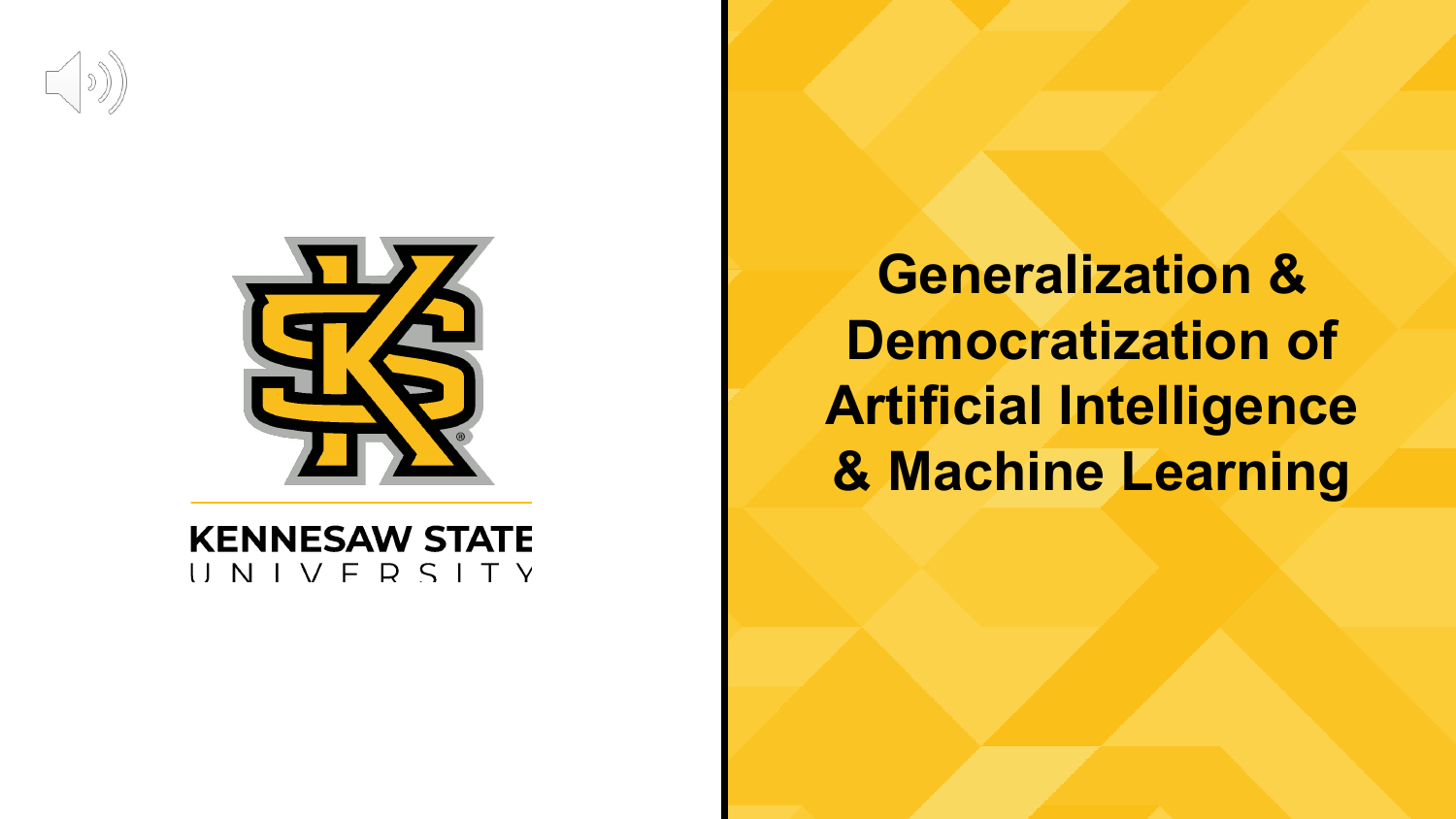

# Democratization

*"The process of making countries or organizations use democratic ways of making decisions" (DEMOCRATIZATION: definition in the Cambridge English Dictionary).*

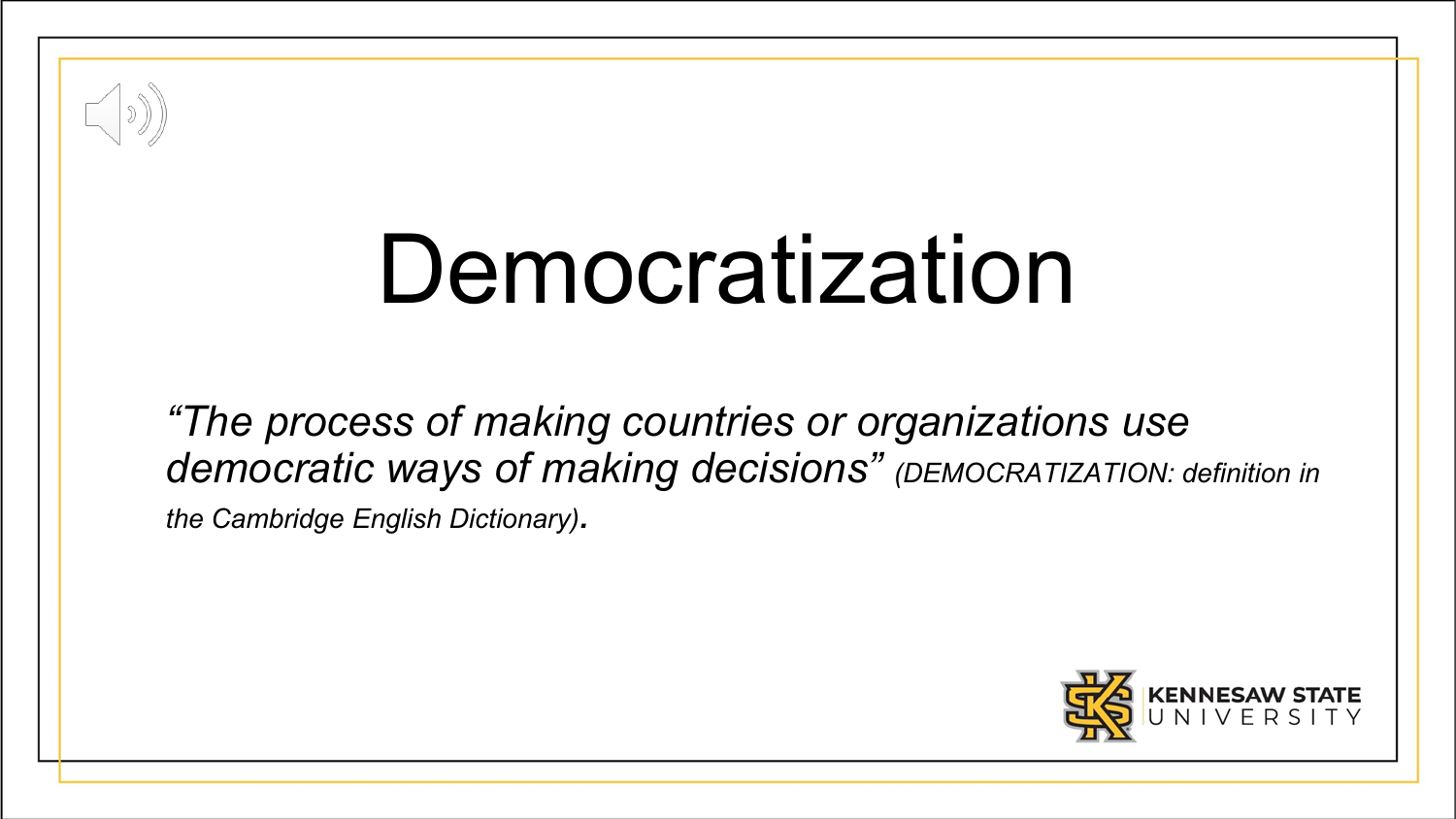#### Introduction to Democratization

- Only **10,000 people** from seven different countries worldwide are trained enough to work in the development of Artificial Intelligence (AI) and Artificial General Intelligence (AGI) (Shen, 2017).
	- Additionally, this small group of people are heavily pursued by companies like: Google, Facebook, Twitter, etc.
- Democratization ensures that all people, regardless of nationality, race, sex, age, etc., hold stock in the benefits AI creates.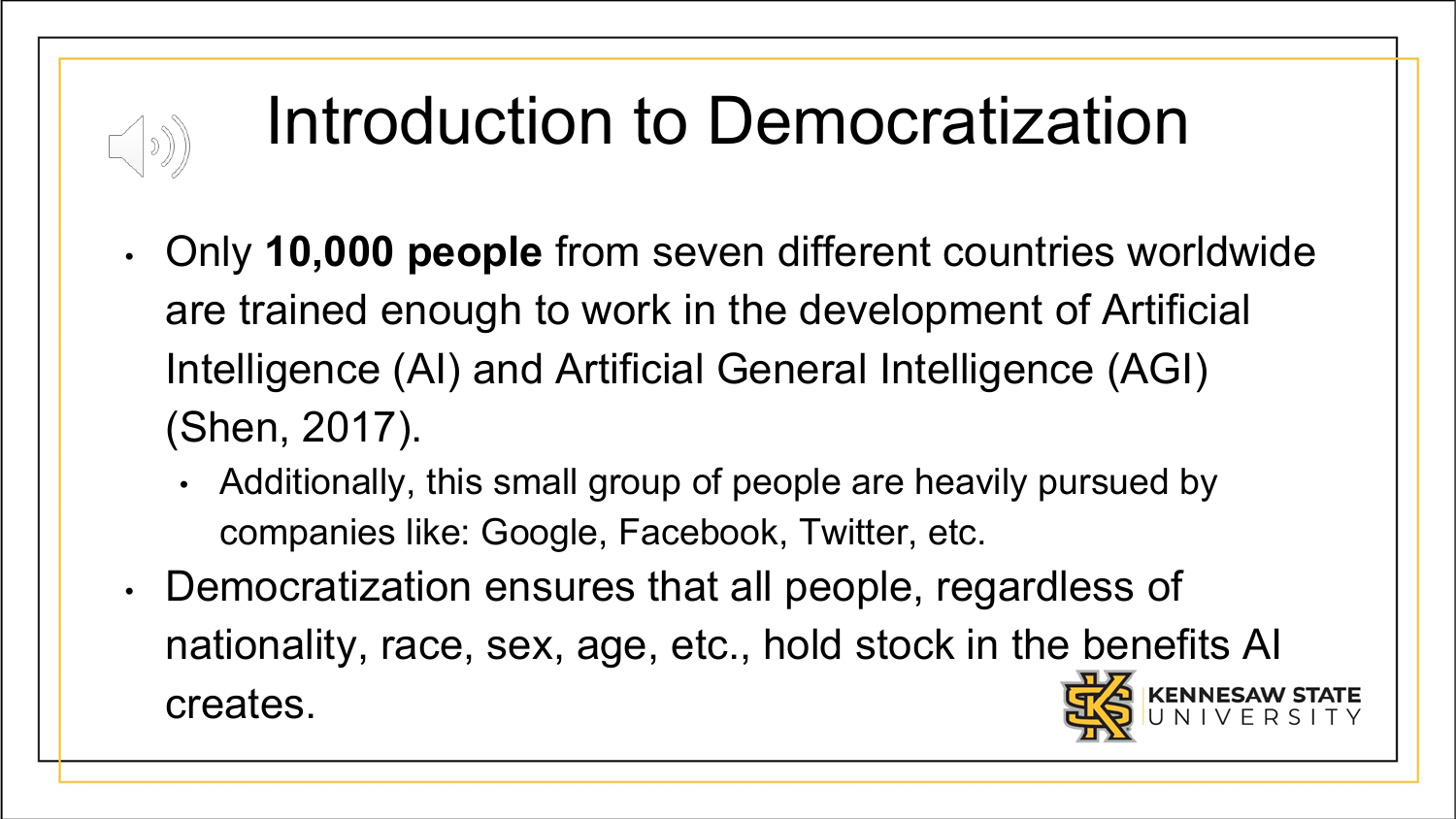#### **Democratization of Artificial Intelligence**

- Mega-corporations such as Google and Facebook will undoubtedly implement more AI solutions and eventually reach a level of AGI, with their endless resources.
- The paper, "Distributed, Decentralized, and Democratized Artificial Intelligence," illustrates a future where "the most potent set of technologies in the history of humankind is spoken for by a small biased minority" (Montes & Goertzel, 2019).

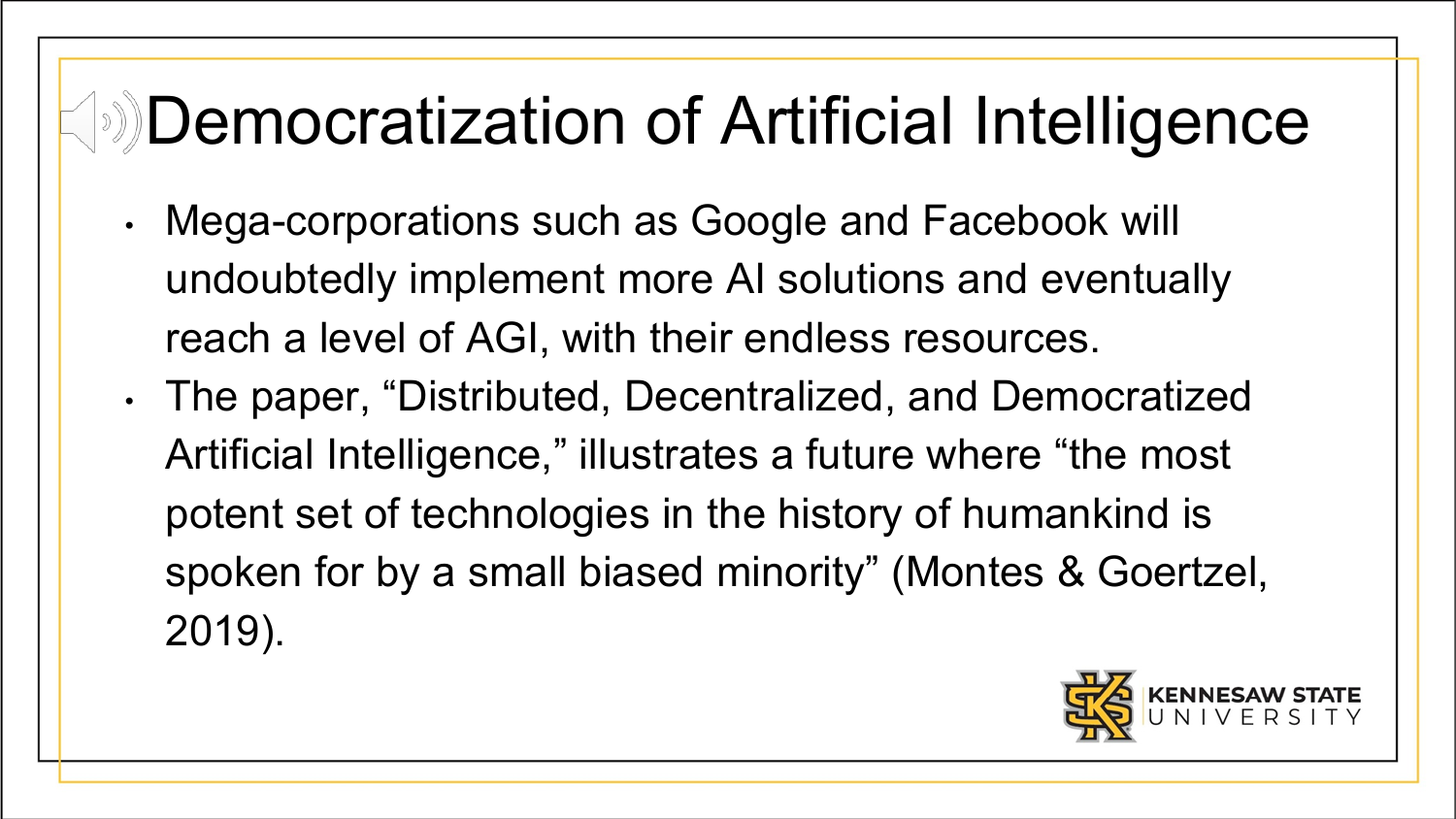### SingularityNET

- The authors of this paper present a solution to solving the issue of a lack of democratic cooperation in the development of AI:
	- **SingularityNET** is a decentralized self-organizing cooperative (DSOC) platform which allows for the buying and selling of AI services (Montes & Goertzel, 2019).
	- The transactions between buyers, sellers, and artificial agents, utilize a blockchain, or Distributed Ledger Technology (DLT), similar to popular cryptocurrencies.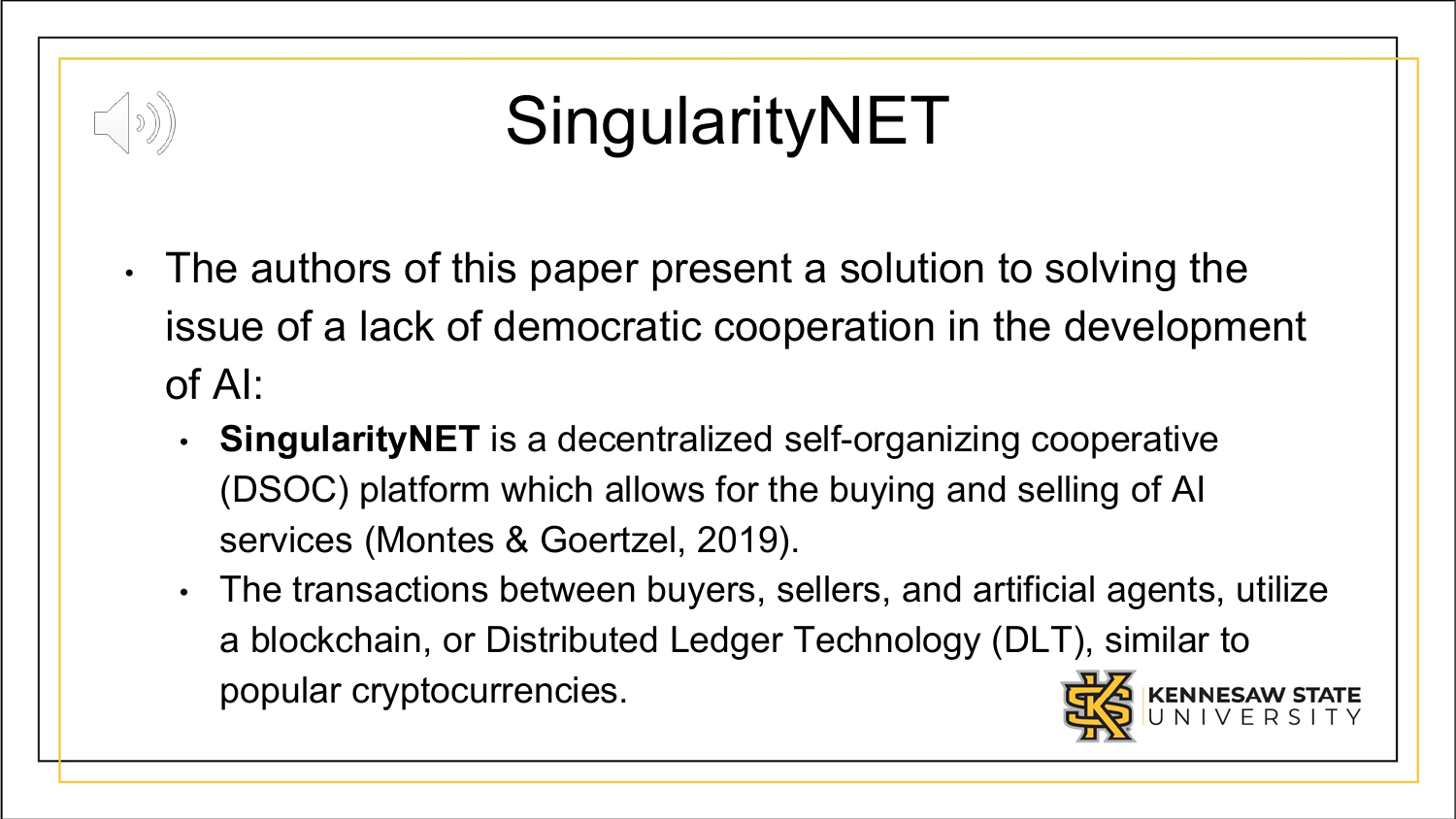#### A Decentralized Self-organizing **Cooperative**

- The SingularityNET platform was designed to allow contributions from individuals and communities anywhere in the world.
- The benefits to a DSOC platform include:
	- Diversity of thought: produces an array of different solutions
	- Incentive for good: profit won't be as big of a driving factor, since it's self-organizing
	- Community Cooperation: between developers, small businesses, and artificial agents alike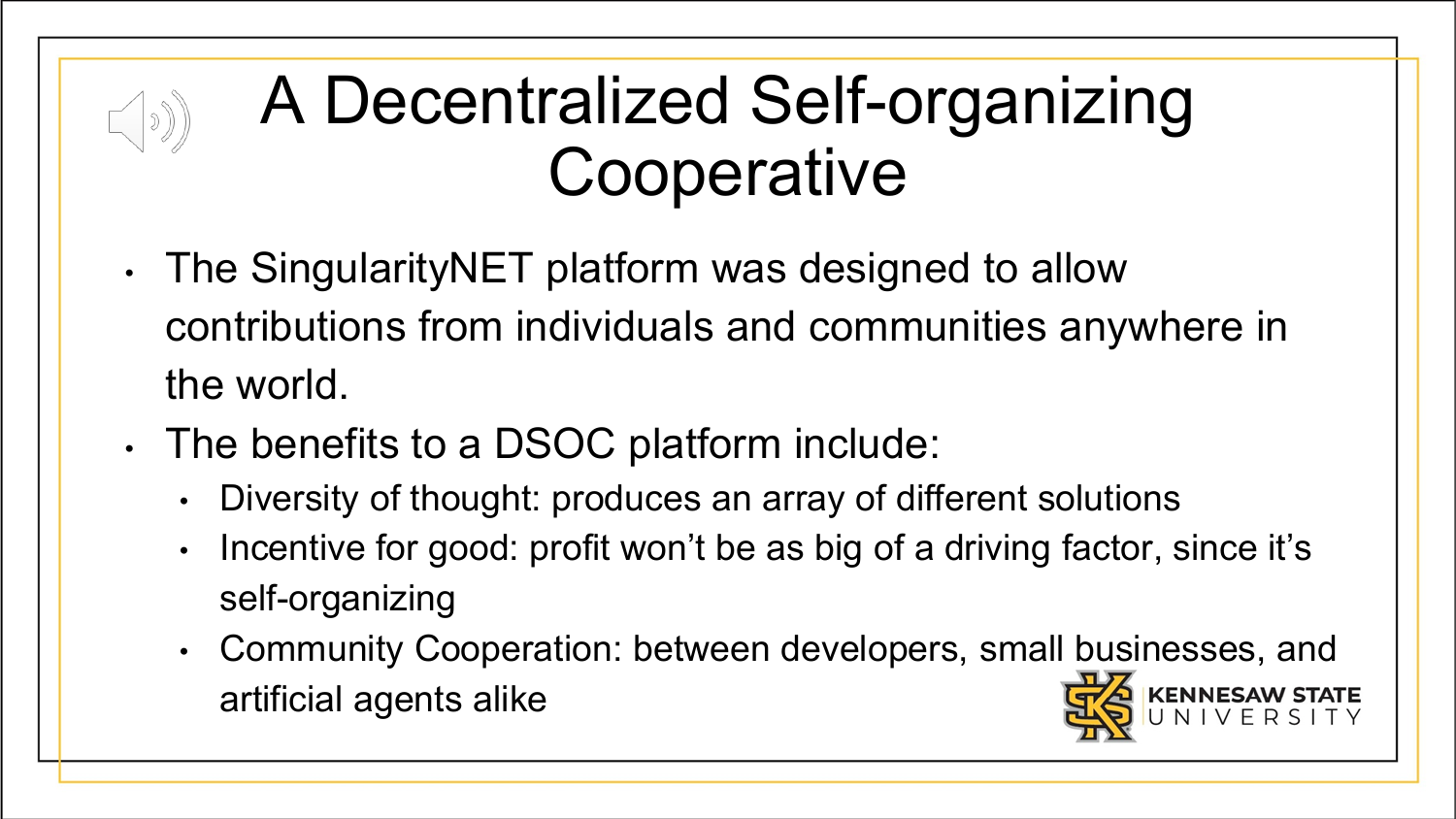# Intelligent Agent Cooperation

 $| \mathcal{D} )$ 

- In addition to humans, intelligent agents will be able to communicate within the community and to other AIs to find specific solutions and create further specialized AIs
	- Small businesses will be provided advanced AI solutions through the cooperation of intelligent agents that they would not likely receive elsewhere.
	- The authors state that this will increase "the likelihood that a decentralized AI network would have market demand, traction, and thus impact" (Montes & Goertzel, 2019).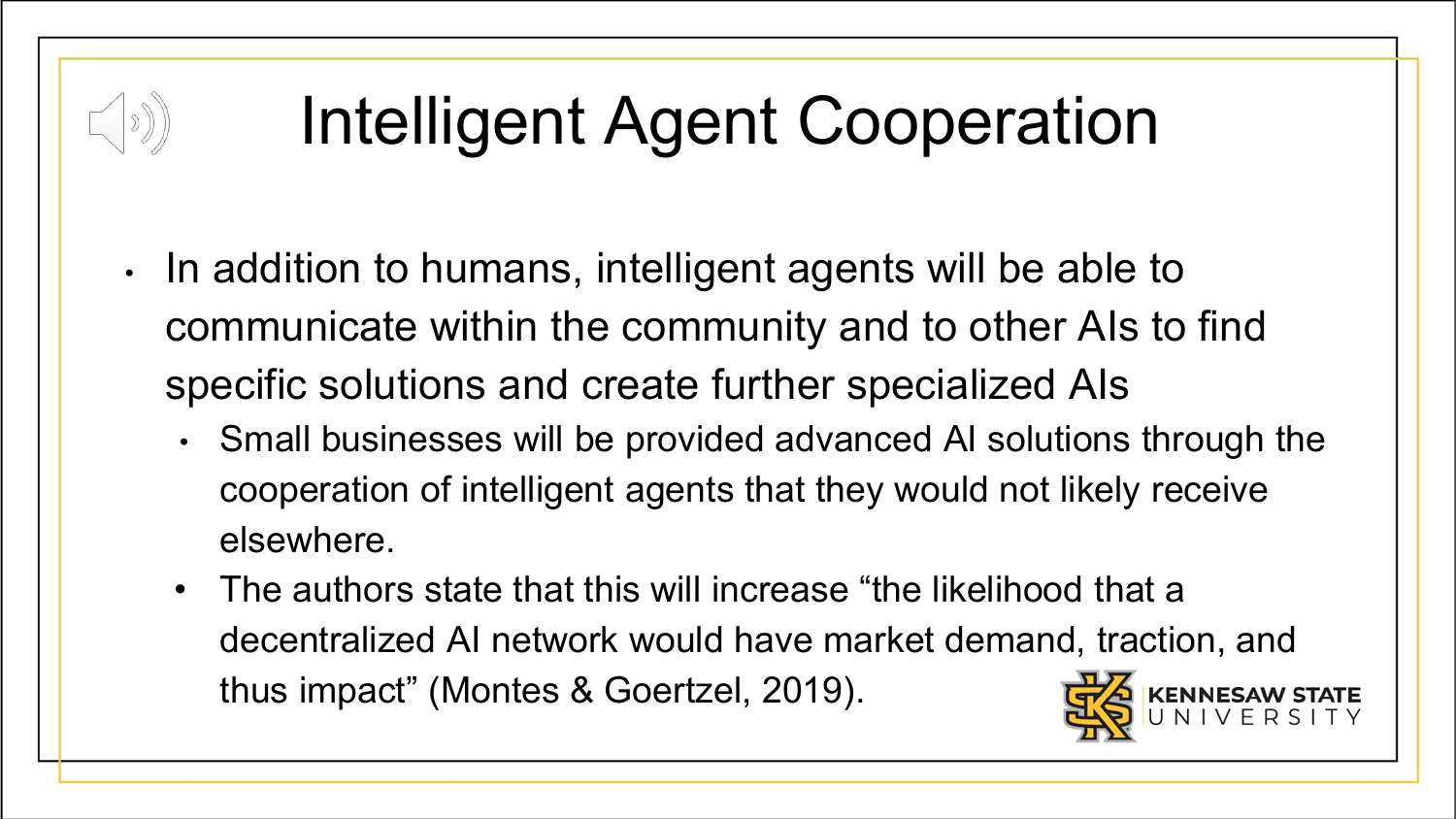#### Agent Cooperation Model

- This model illustrates a simple example of how a request for an agent's assistance is made and additional AI nodes are created in regards to that request.
- The ability of the network to replicate specialized nodes resulted in the creation of three new nodes: object, face, and event recognition.

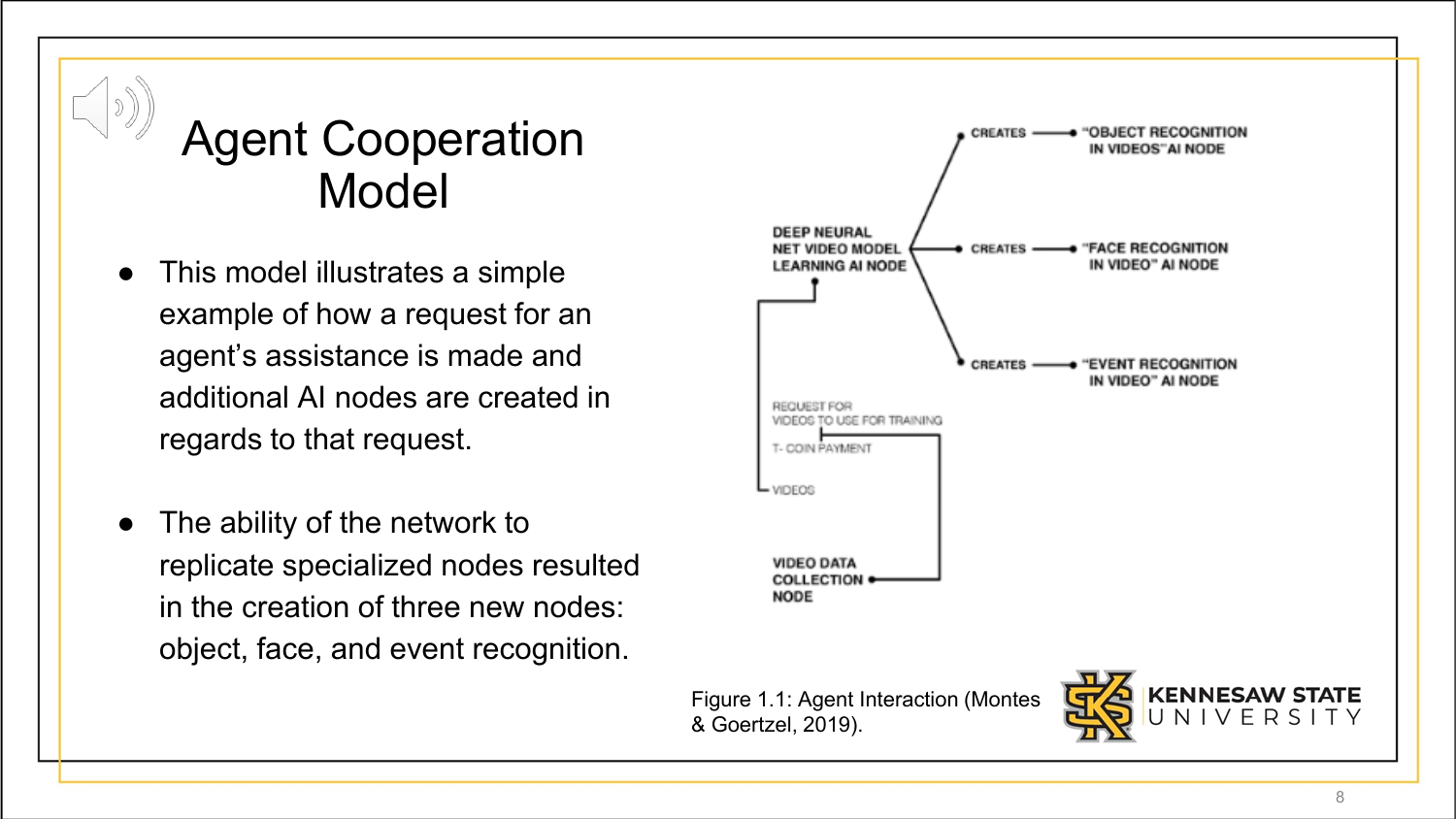### Platform Currency

- The transactions between buyers/sellers on the distributed ledger technology (DLT) will be completed using a common currency unique to the platform.
	- This ensures that the economy on the platform: isn't affected by external markets, won't fall victim to exploitation of native currency, and won't be affected by the manipulation of elites (Montes & Goertzel, 2019).
- Currency will be rewarded to users on the basis of a unique rating system which incentivizes good behavior and benevolent solutions.

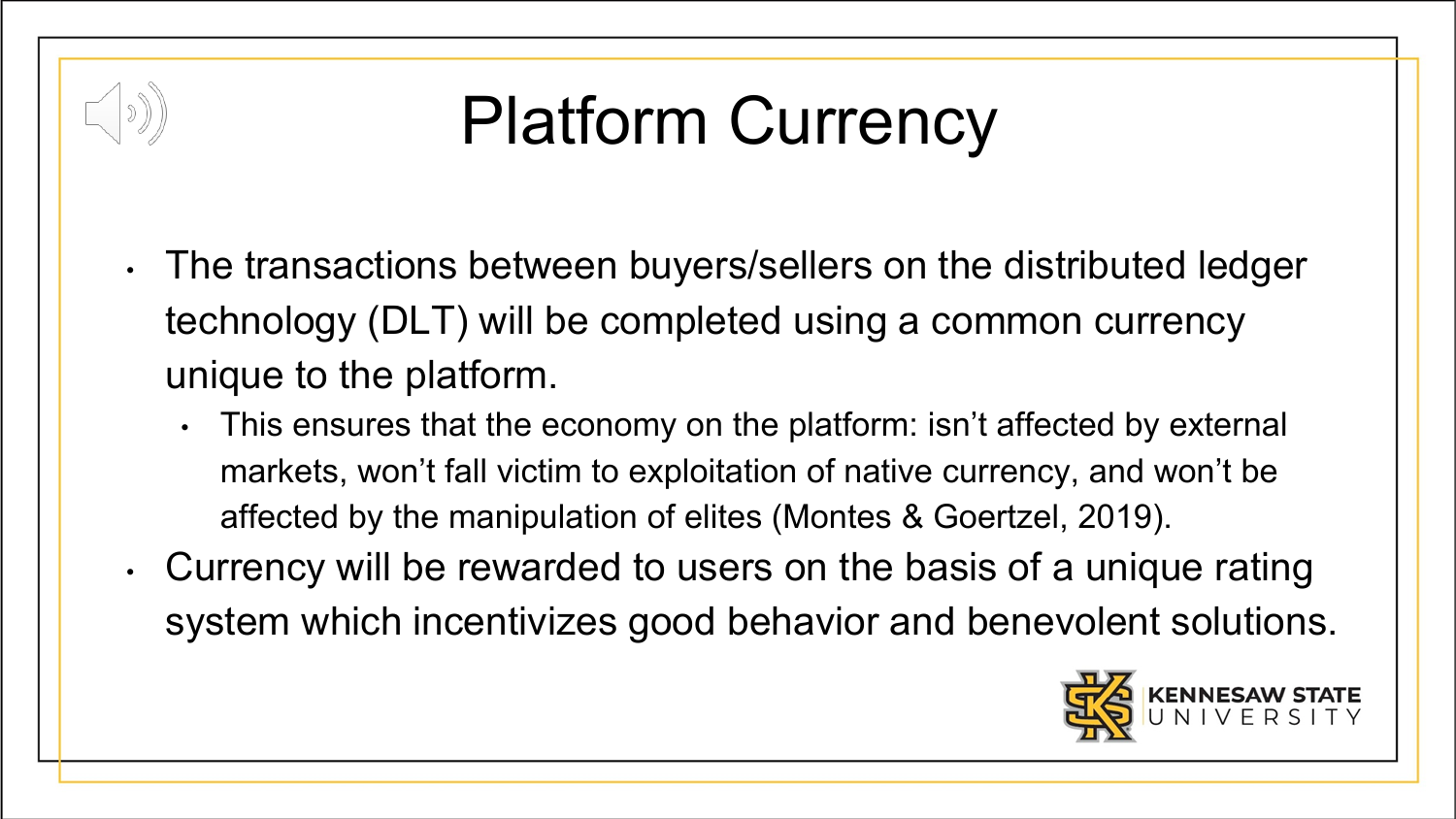

# Generalization

*The ability of a model or neural net to react to new data; a balance between underfitting and overfitting data* 

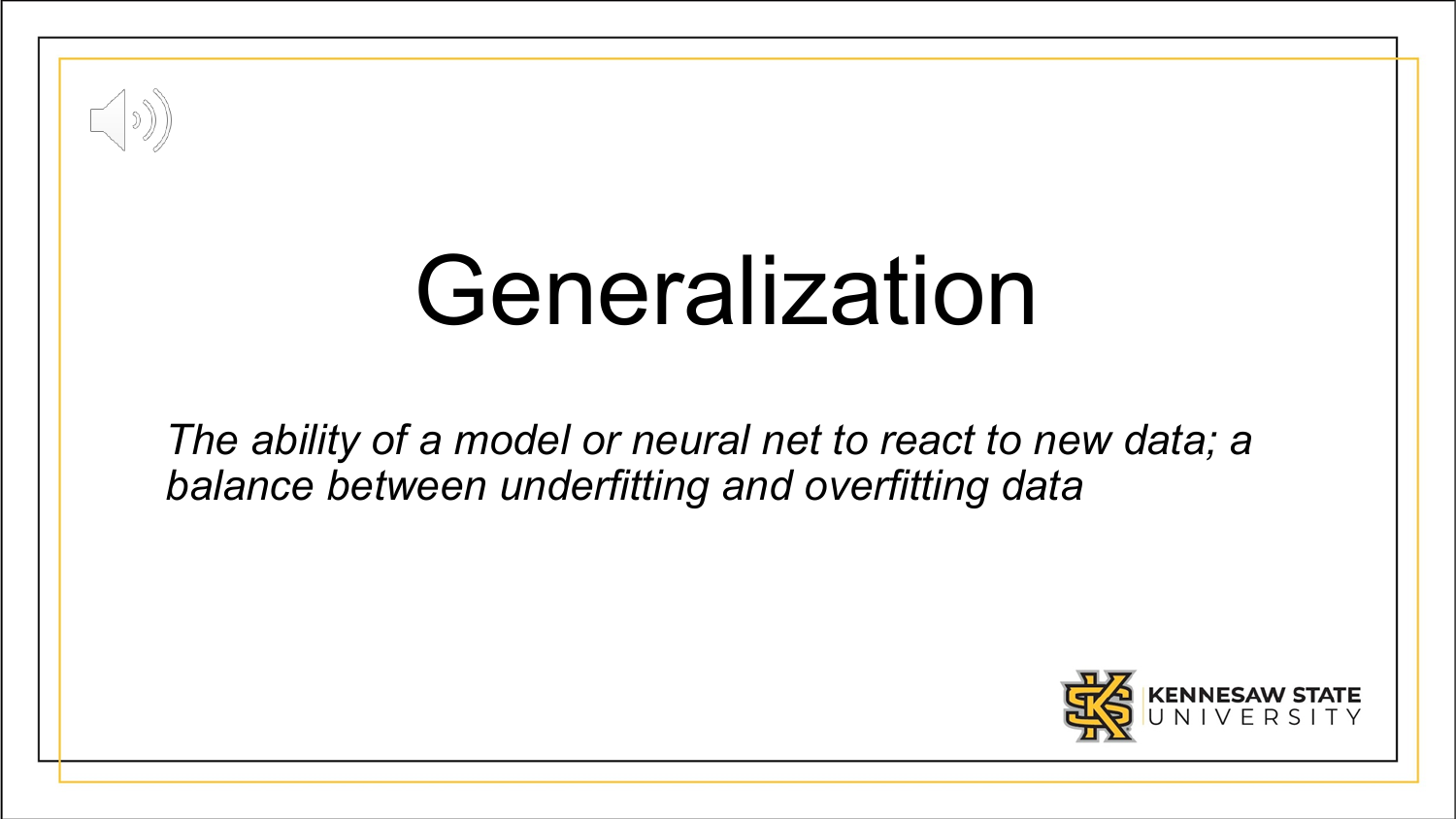#### $\left(\sqrt{s}\right)$  Generalization of Artificial Intelligence

- General AI or AGI are defined as systems that can engage in general reasoning (Gobble, 2019).
- AGI is an end goal for many organizations and researchers.
- AGI does not exist currently and is not expected to at all in the near future. Predictions range from 2030 to 2300 if it happens at all (de Berruti, F., Nel, P., & Whiteman, R., 2020).

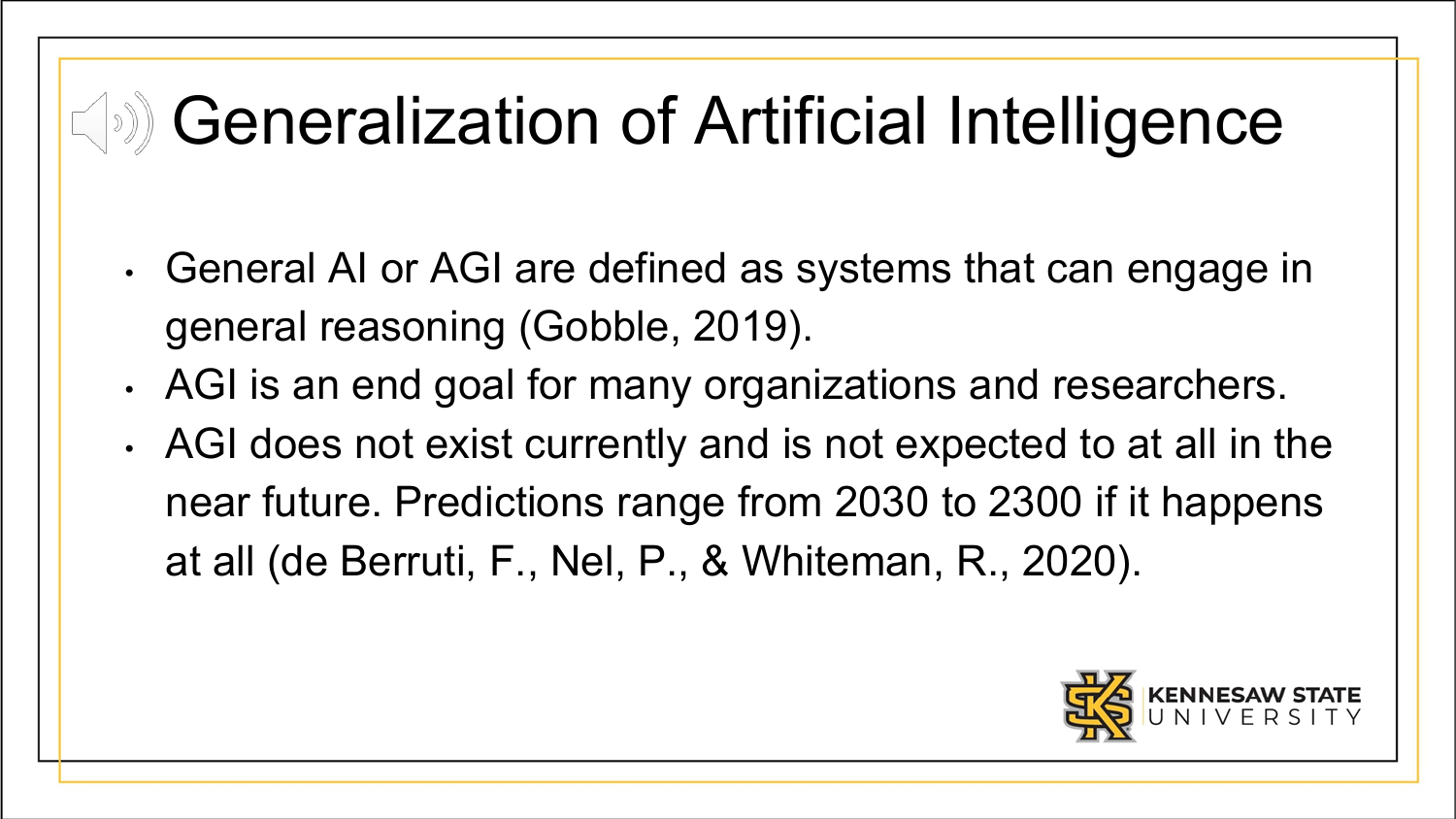#### **Seneralization of Artificial Intelligence**

- Advancements in Narrow AI that encourage AGI:
	- Speech recognition agents
	- Facial Recognition
	- Optical Character Recognition (OCR)
	- Game AI that can beat world class individuals
		- Watson
		- Deep Blue
		- AlphaGo
		- **OpenAI Five**

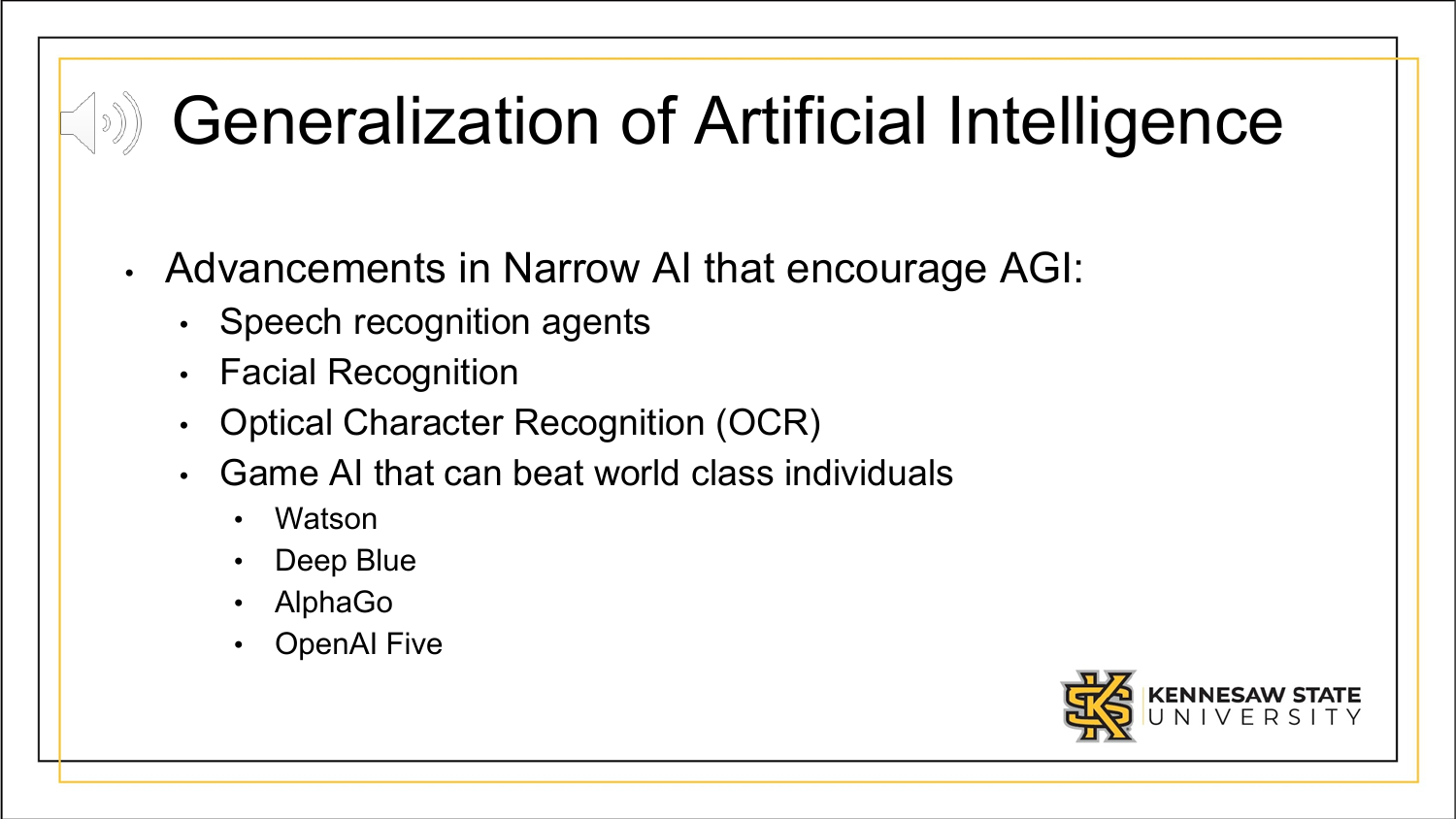#### $\left(\sqrt{s}\right)$  Generalization of Artificial Intelligence

- Advancements in Narrow AI that encourage AGI:
	- Speech recognition agents
	- Facial Recognition
	- Optical Character Recognition (OCR)
	- Game AI that can beat world class individuals
		- Watson won Jeopardy! championship in 2011
		- Deep Blue won against chess world champion Garry Kasparov in May 1997
		- AlphaGo won against Go 9-dan professional Lee Sedol in March 2016
		- OpenAI Five won against Dota 2 champion team OG in April 2019

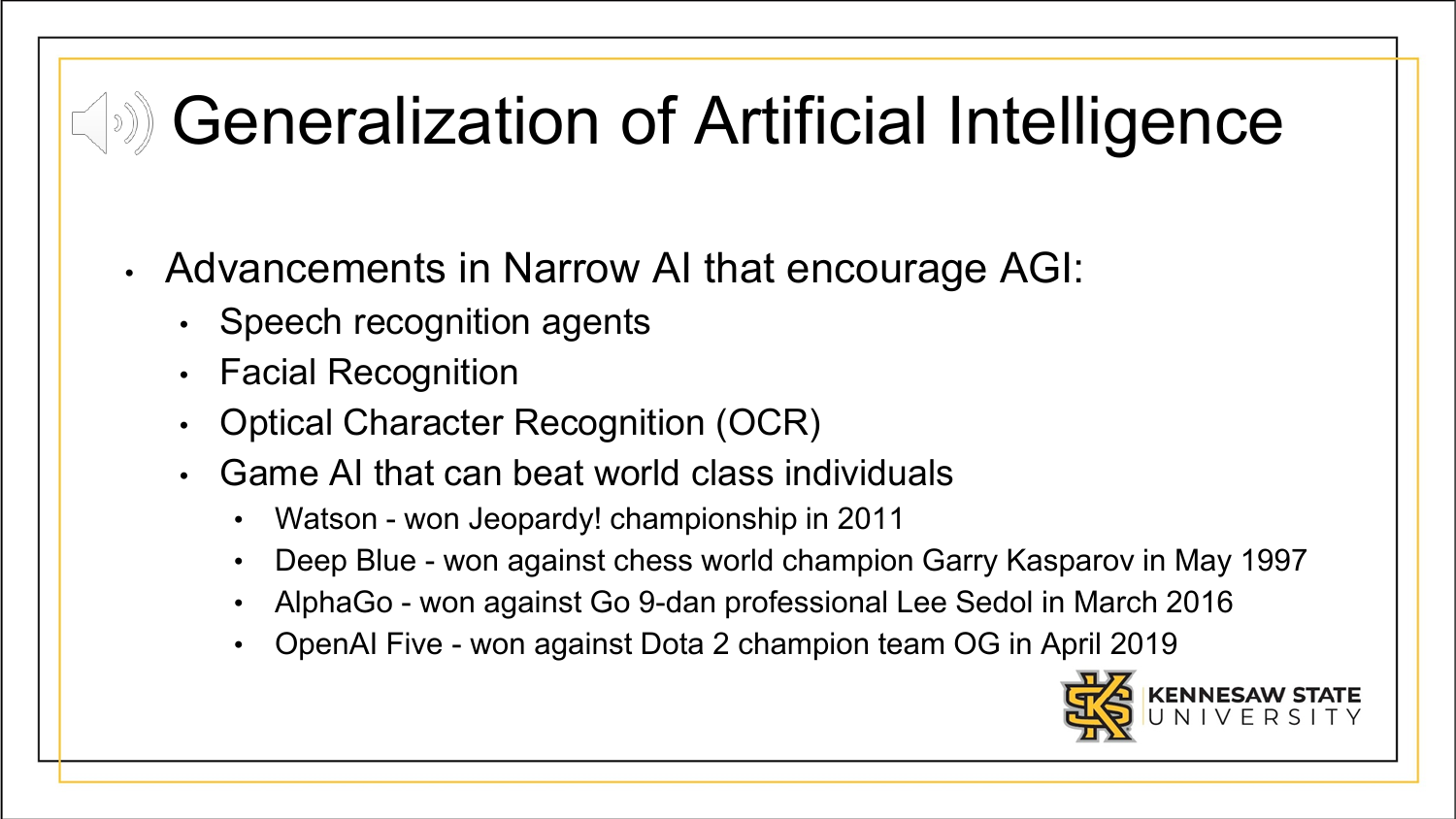# SO) Generalization of Artificial Intelligence

- Areas of potential advancement to lead to AGI (de Berruti, F., Nel, P., & Whiteman, R., 2020):
	- Research toward improved or new algorithms to simulate human cognition
	- Quantum computing
	- New and larger sets of data in areas of human speech, computer vision, and spatial movement
	- Direct simulation of human brain through hardware and software (Nadji-Tehrani, M., & Eslami, A., 2020).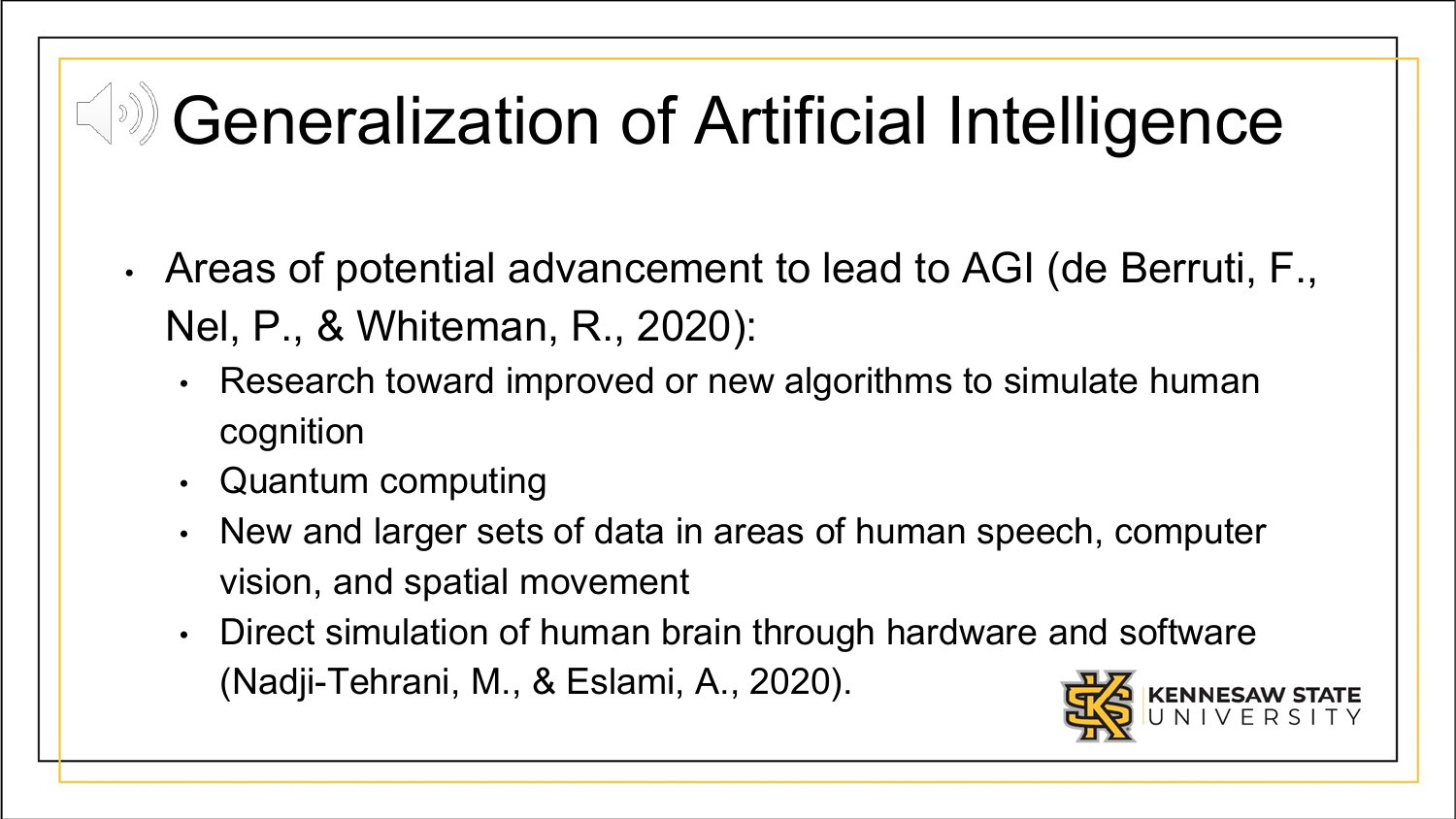### Conceptual Model for Simulated Recall

Fig 1.3 Conceptual Model For Simulated Recall (Nadji-Tehrani, M., & Eslami, A., 2020).

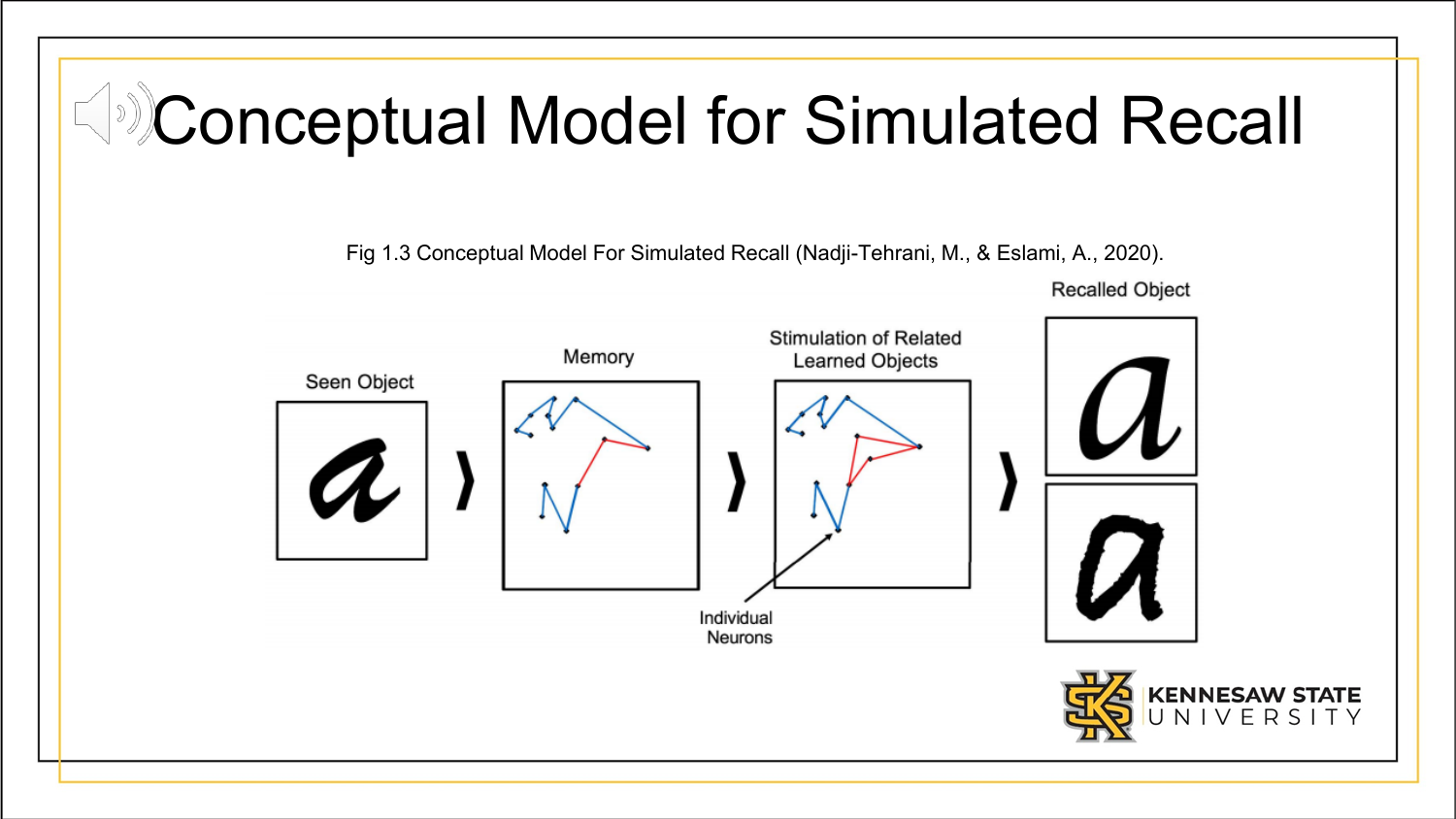# Machine Learning Background

 $(\langle \cdot | \cdot \rangle)$ 

- Machine learning, a subset of artificial intelligence, is the ability of a computer program to learn and adjust itself based on data that it interprets
- No human intervention is needed due to neural networks
	- Neural networks contain a series of algorithms that attempt to recognize underlying relationships in a set of data through a process that mimics the way the human brain operates (Chen, 2020)

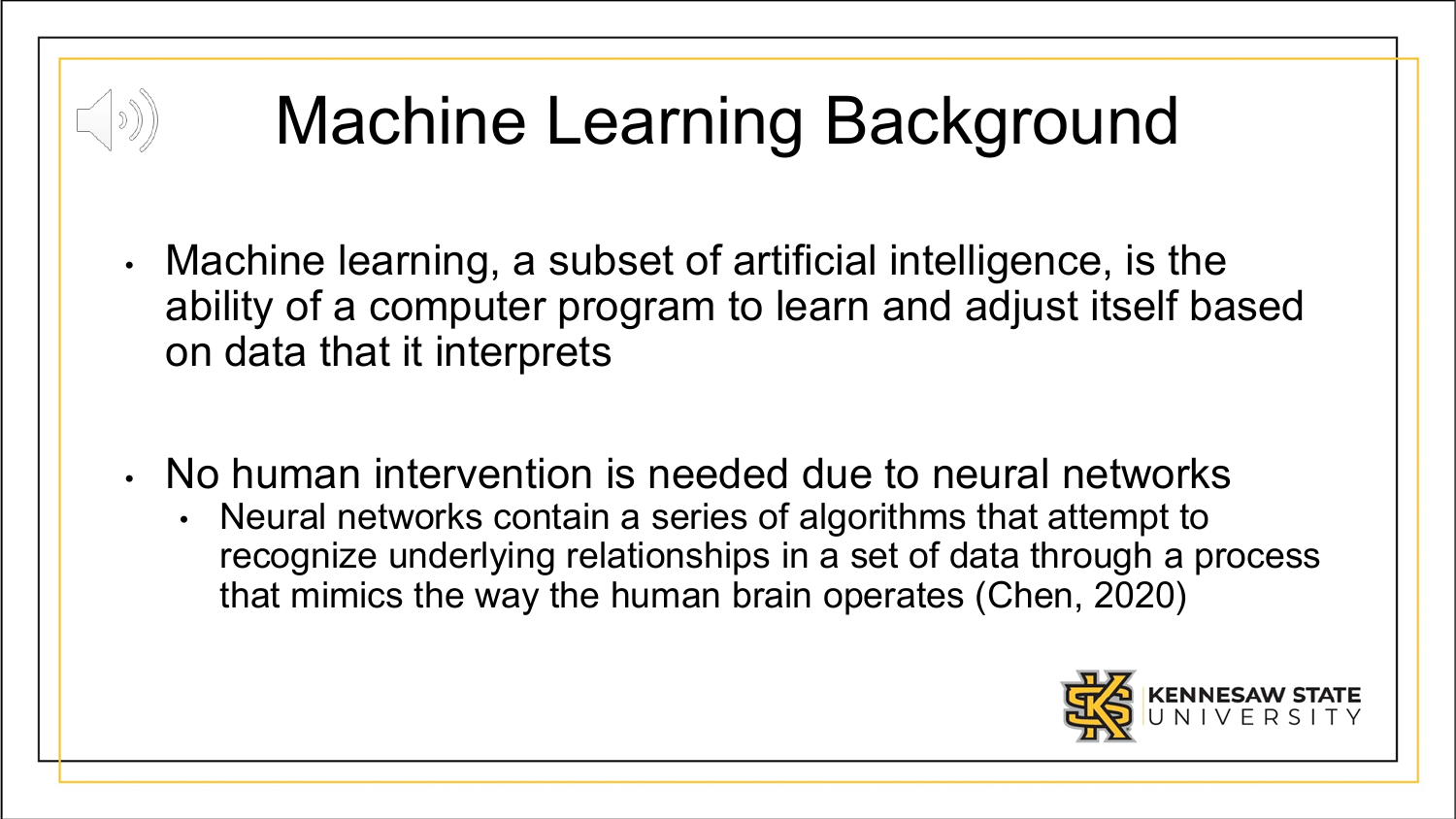#### Examples of Machine Learning Generalization

- Tesla's autopilot technology uses machine learning to consistently and automatically improve its abilities
- Each Tesla vehicle is equipped with cameras and computer chips that run neural networks



**Fig. 1.5: Front-facing Portion of Tesla Autopilot System** ((Tesla, 2020))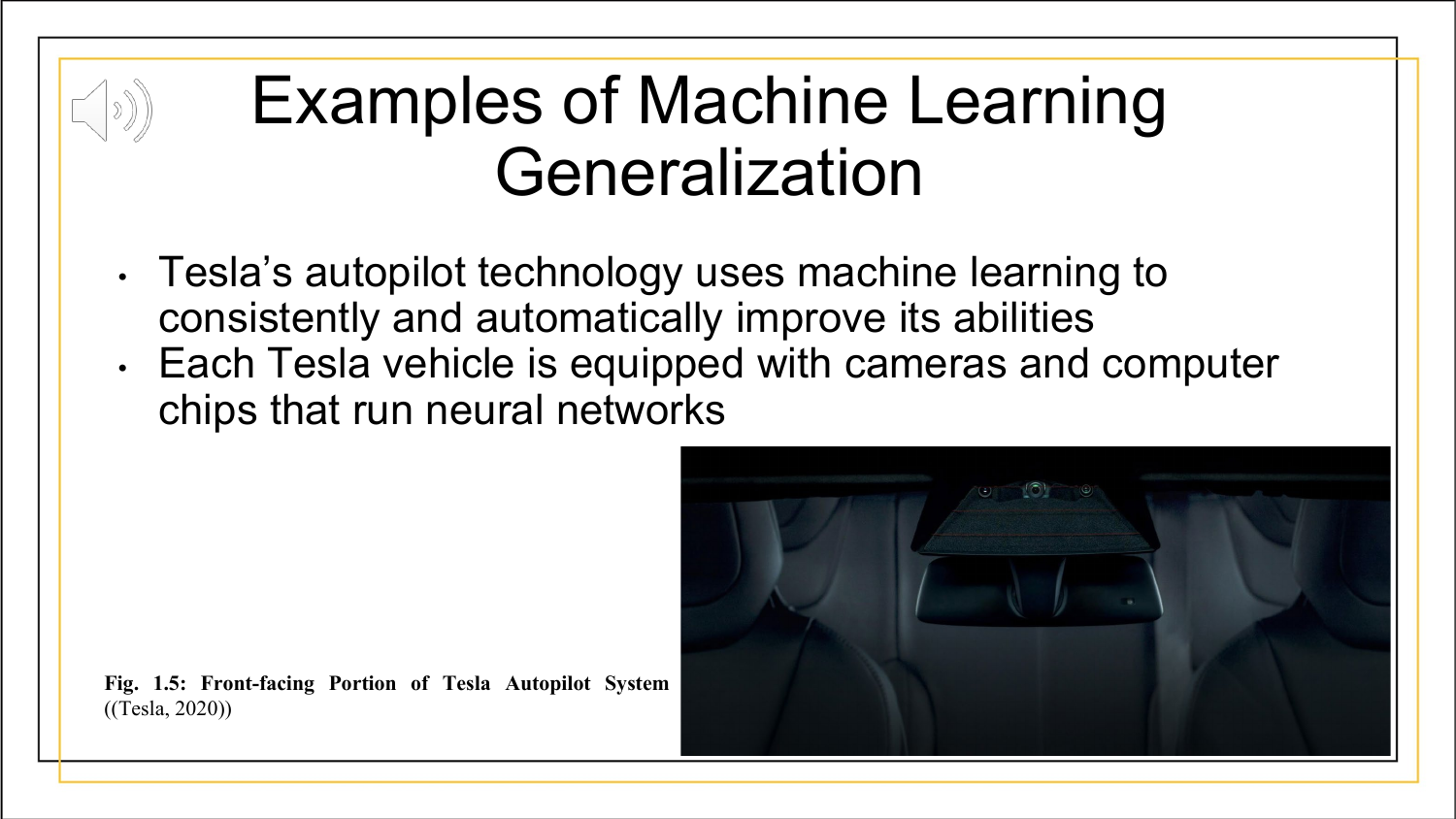#### Examples of Machine Learning Generalization

 $\left(\begin{array}{c} \circ \\ \circ \end{array}\right)$ 

- The ability of the machine learning software in Tesla's vehicles to generalize itself is key to improving the reliability and safety of the cars
	- Each Tesla vehicle is connected to a network that compiles all the data and images collected by the cars
	- The "fleet" of Tesla vehicles can obtain data from each other to better improve the overall machine learning system

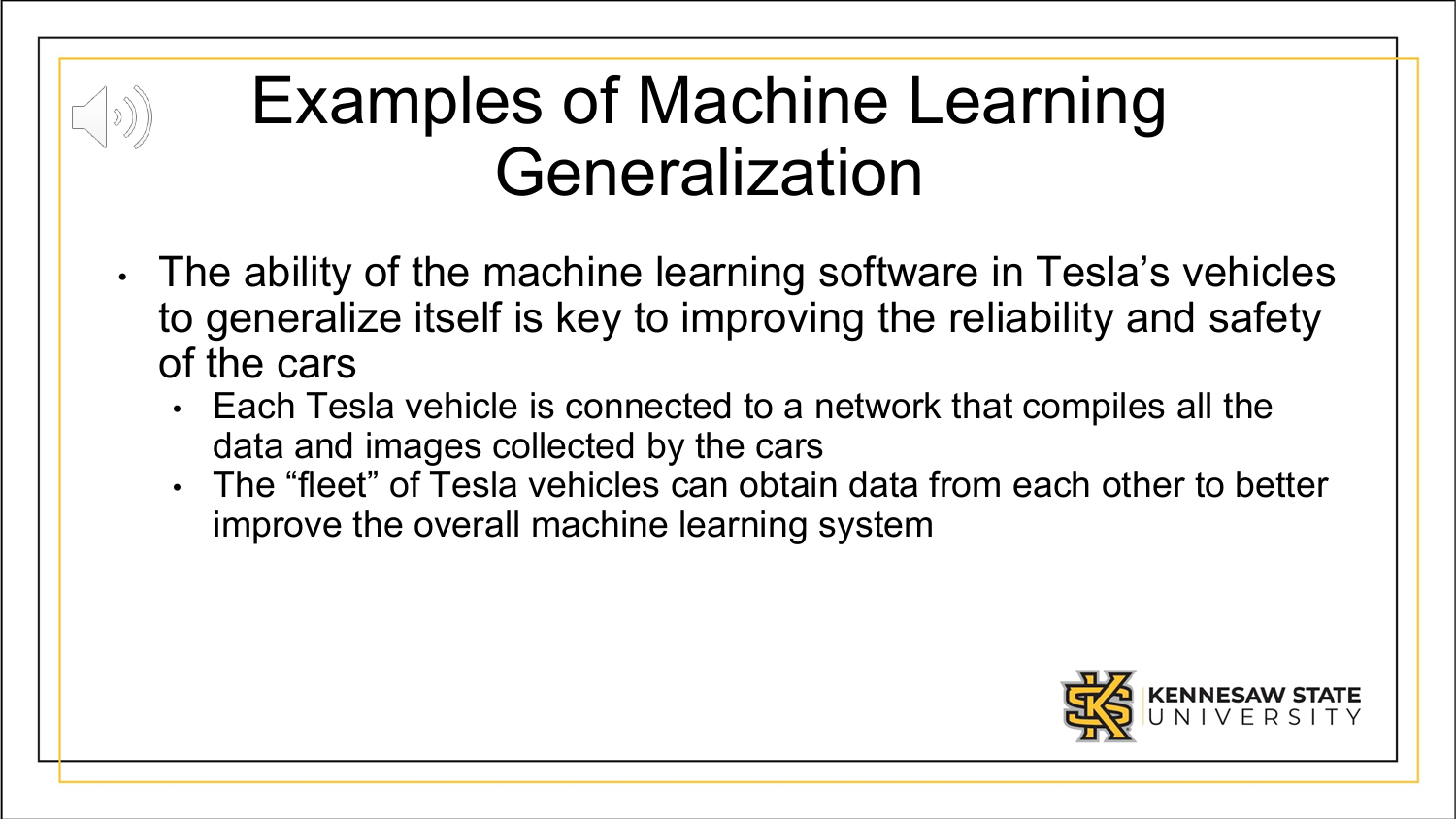#### APA References

Chen, James. (2020). Neural Network. Investopedia.<https://www.investopedia.com/terms/n/neuralnetwork.asp>

- DEMOCRATIZATION: Definition in the Cambridge English Dictionary. (n.d.). Retrieved November 10, 2020, from https://dictionary.cambridge.org/us/dictionary/english/democratization
- de Berruti, F., Nel, P., & Whiteman, R. (2020). An executive primer on artificial general intelligence. McKinsey Insights, N.PAG.
- Gobble, M. M. (2019). The Road to Artificial General Intelligence. Research Technology Management, 62(3), 55– 59. doi.org:10.1080/08956308.2019.1587336
- Montes, G. A., & Goertzel, B. (2019). Distributed, decentralized, and democratized artificial intelligence. Technological Forecasting and Social Change, 141, 354-358. doi:10.1016/j.techfore.2018.11.010.
- Nadji-Tehrani, M., & Eslami, A. (2020). A Brain-Inspired Framework for Evolutionary Artificial General Intelligence. IEEE Transactions on Neural Networks and Learning Systems, PP. <https://doi.org/10.1109/TNNLS.2020.2965567>
- Shen, L., (2017). Former U.S. CTO: The "Robot Apocalypse" Could Happen. Here's How You Stop It. Retrieved September 10, 2020, from <https://fortune.com/2017/11/14/megan-smith-cto-robot-apocalypse-elon-musk/>